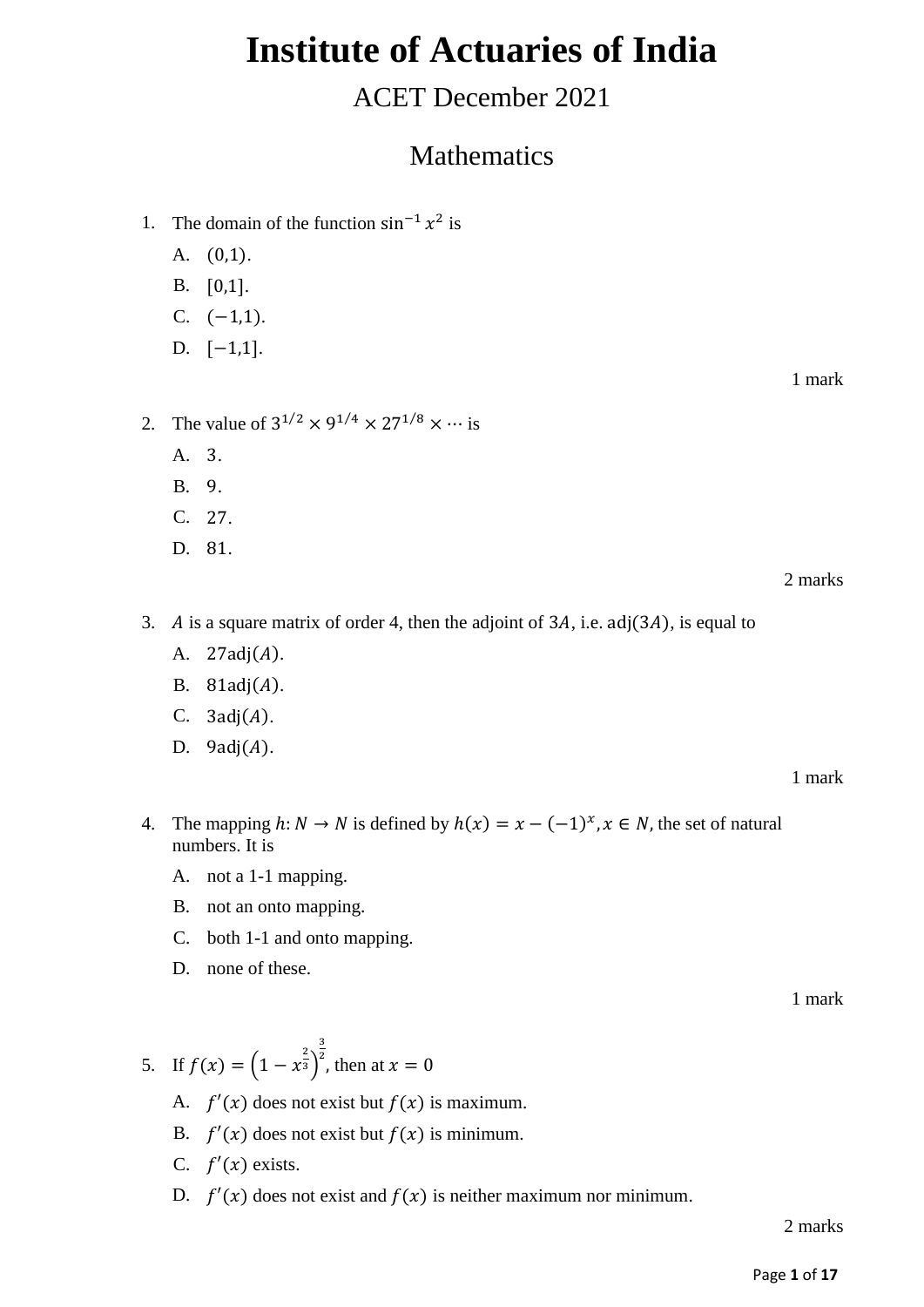Page **2** of **17**

- 6. The equation  $3 \sin \theta + 4 \cos \theta = c$  is solvable for
	- A.  $c = -5$  and  $c = 5$  only.
	- B.  $-5 < c < 5$  only.
	- C.  $c \le -5$  and  $c \ge 5$  only.
	- D.  $-5 \leq c \leq 5$  only.

1 mark

- 7. The remainder when  $7^{103}$  is divided by 25 is
	- A. 3.
	- B. 18.
	- C. 24.
	- D. 1.

2 marks

8. The system of equations  $2x - y = 5$ ,  $x - 2y = 4$ ,  $2x + y = 3$  has

- A. a unique solution.
- B. exactly two solutions.
- C. no solution.
- D. infinitely many solutions.

1 mark

9. If 
$$
\mu = \int_3^5 \frac{\log x^2}{\log x^2 + \log(64 - 16x + x^2)} dx
$$
, the value of  $\mu$  is  
A. 2.  
B. 3.  
C. 8.  
D. 1.

2 marks

### 10. The value of  $a$ , for which the system of equations

$$
7x + 2y - z = 0
$$
  
\n
$$
2x + 3y - 5z = 0
$$
  
\n
$$
5x - y + az = 0
$$

have more than one solution, is

A. −4.

1 mark

# $B. -6.$ C. 6. D. 4.

#### 11. A circle whose centre is at  $\left(-\frac{7}{3}\right)$  $(\frac{7}{2}, 0)$  and radius is  $\frac{7}{2}$  can be represented by A.  $r = 7 \cos \theta$  for  $-\frac{\pi}{2}$  $\frac{\pi}{2} \leq \theta \leq \frac{\pi}{2}$  $\frac{\pi}{2}$ .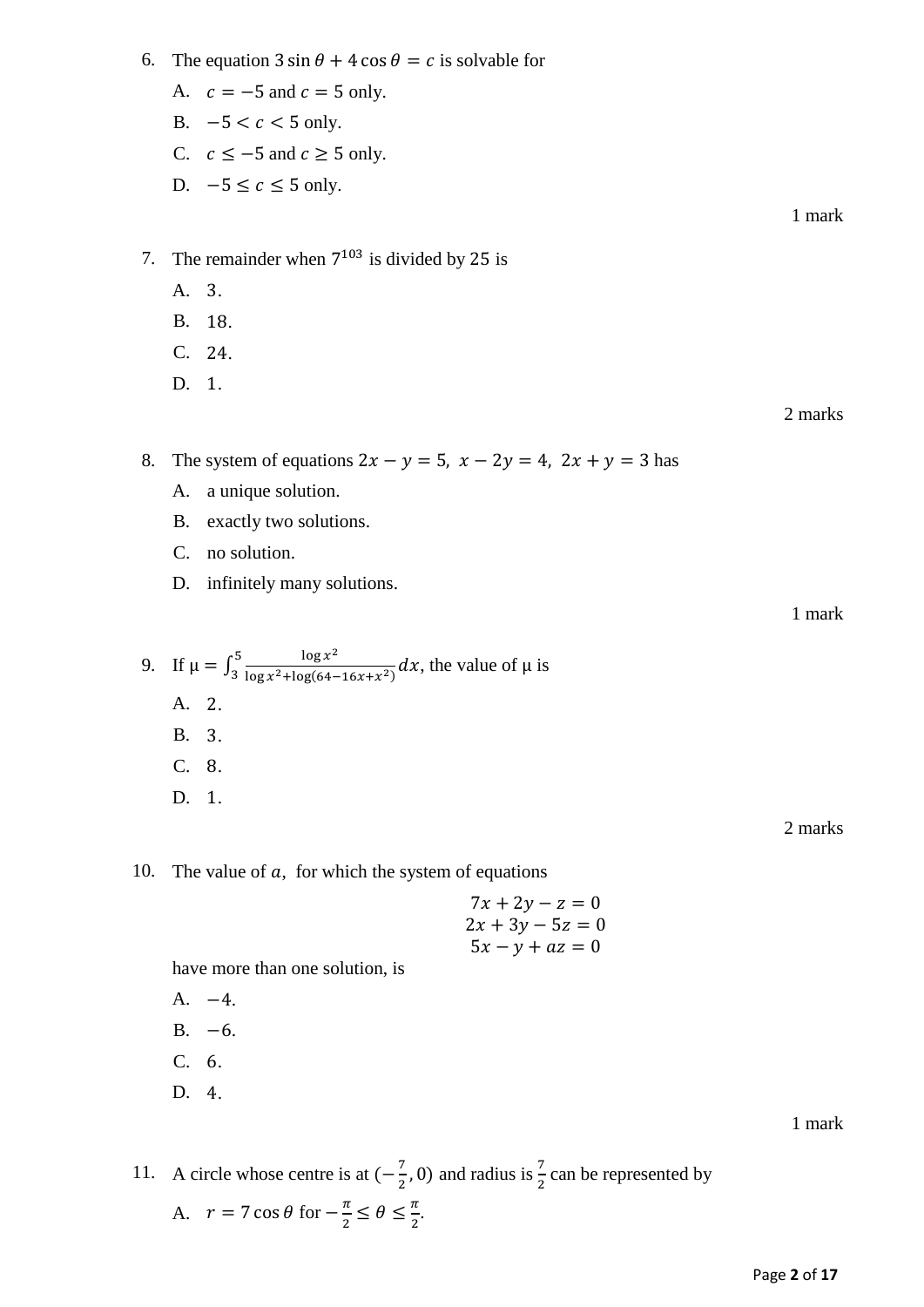1 mark

12. 
$$
x = \sqrt{t-3}
$$
,  $y = \sqrt{4-t}$ ,  $t \in [3,4]$  represent an equation of

A. a parabola.

B. an ellipse.

C. a hyperbola.

D. none of these.

13. The limit  $\lim_{x\to 0} \frac{e^{\frac{1}{x}-1}}{e^{\frac{1}{x}+1}}$  $\frac{1}{e^{\frac{1}{x}}+1}$ 

A. is 1.

B. is 0.

C. approaches ∞.

D. does not exist.

2 marks

14. The number of points at which the function  $f(x) = (\log|x|)^{-1}$  is not continuous is

- A. 3.
- B. 1.
- C. 2.
- D. ∞.

1 mark

15. The identity cosec<sup>-1</sup>(cosec x) = x holds for values of x belonging to

A. the set of real numbers.

B. 
$$
\left(-\frac{\pi}{2}, \frac{\pi}{2}\right)
$$
.  
\nC.  $\left[-\frac{\pi}{2}, \frac{\pi}{2}\right]$ .  
\nD.  $\left[-\frac{\pi}{2}, \frac{\pi}{2}\right] - \{0\}$ .

1 mark

- 16. The number of real roots of the equation  $e^{\sin x} e^{-\sin x} = 2.5$  is
	- A. 2.
	- B. 1.
	- C. 0.
	- D. infinite.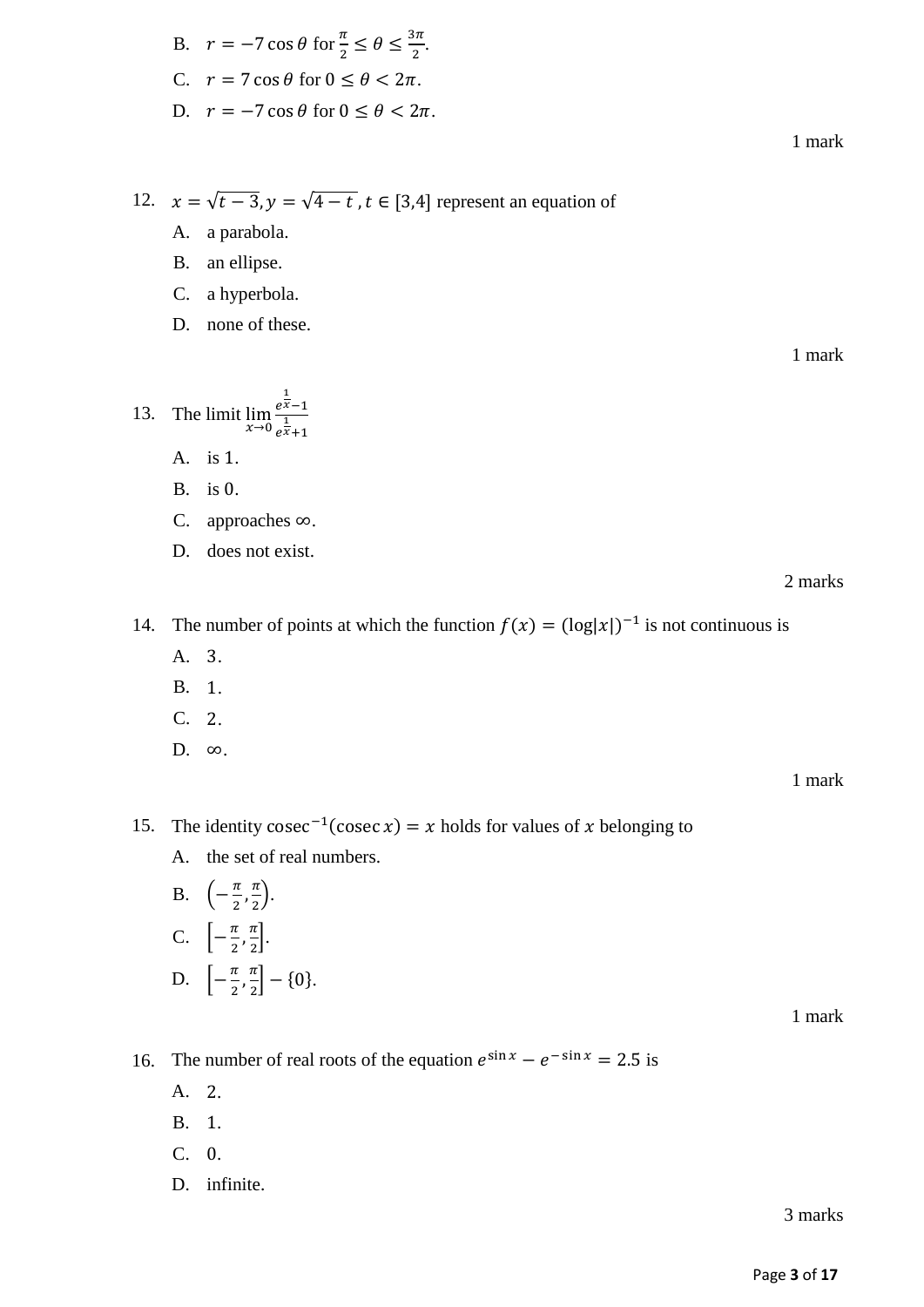### 17. The solutions of the equation  $\sin x = -1$  are given by

A.  $x = 2n\pi$ , where *n* is any integer. B.  $x = 2n\pi - \frac{\pi}{2}$  $\frac{\pi}{2}$ , where *n* is any integer. C.  $x = 2n\pi + \frac{\pi}{2}$  $\frac{\pi}{2}$ , where *n* is any integer. D.  $x = n\pi$ , where *n* is any integer. 1 mark

#### 18. The value of  $\int_{-3}^{3} |1 - x^2|$  $\int_{-3}^{5} |1 - x^2| dx$  is

- A.  $\frac{44}{3}$ . B. 12.
- C.  $\frac{22}{3}$ .
- D. 0.

is  $A$ .

**B.**  $C.$ 

D.

2 marks

3 marks

19. Based on approximation by polynomial of degree three, the missing term in the following data

| 3<br>$\overline{2}$<br>1<br>0<br>$\boldsymbol{\mathcal{X}}$      | 4  |
|------------------------------------------------------------------|----|
| $y = f(x)$<br>3<br>$\mathbf{1}$<br>9<br>$\overline{\phantom{a}}$ | 81 |
|                                                                  |    |
| 27.                                                              |    |
| 31.                                                              |    |
| 29.                                                              |    |
| 16.                                                              |    |
|                                                                  |    |

20. The cosine of the angle between  $\vec{i} + \vec{j} + \vec{k}$  and its projection on the plane containing the vectors  $\vec{\iota}$  and  $\vec{\jmath}$  is

A. 
$$
\sqrt{\frac{1}{3}}
$$
.  
B. 
$$
\sqrt{\frac{1}{6}}
$$
.  
C. 
$$
\sqrt{\frac{2}{3}}
$$
.  
D. 
$$
\sqrt{\frac{1}{2}}
$$
.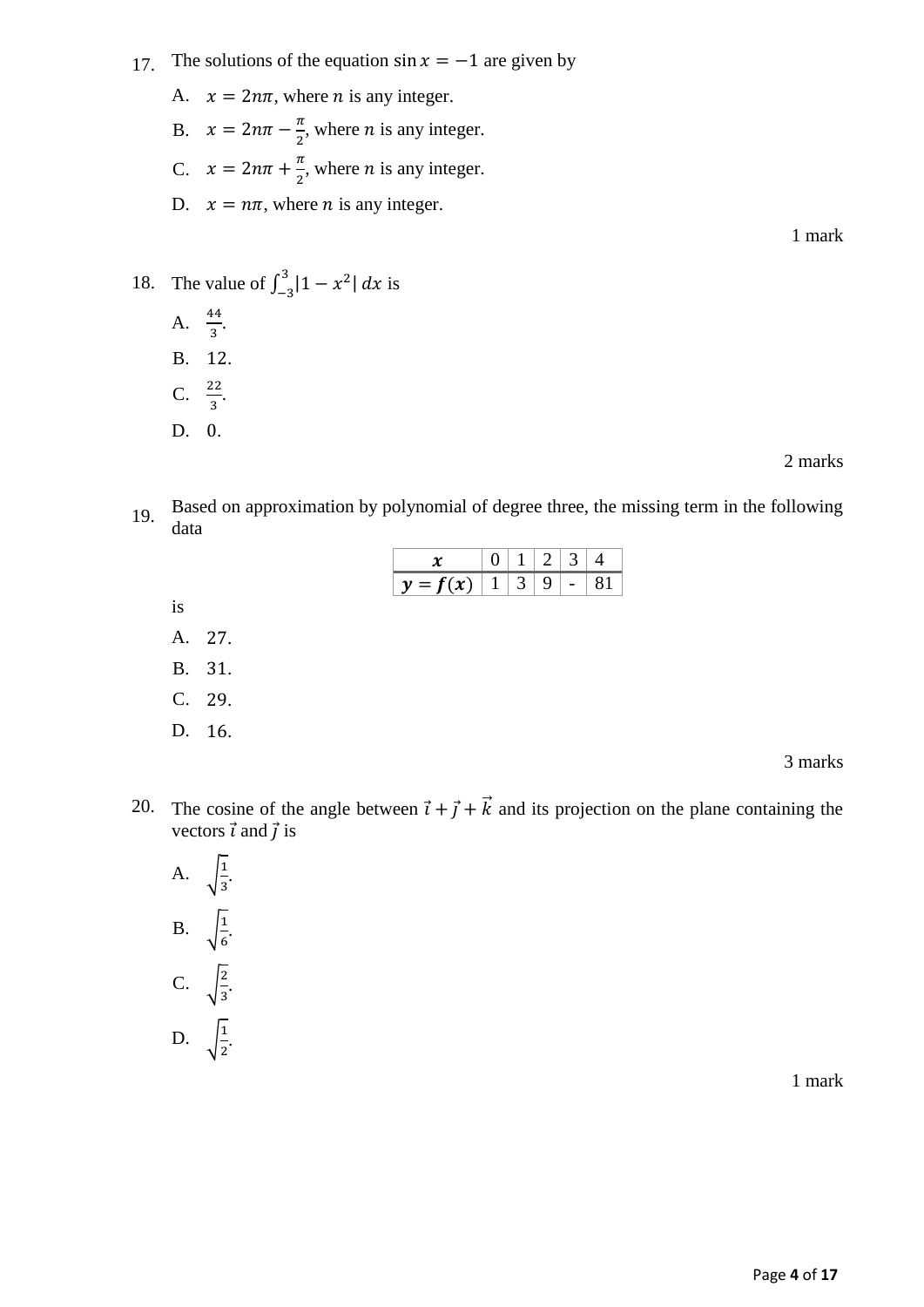### **Statistics**

- 21. The arithmetic mean of the 4 consecutive integers starting with  $x$  is  $y$ . What is the arithmetic mean of 8 consecutive integers that start with  $x + 2$ ?
	- A.  $y + 1$ .
	- $B. \quad y + 2.$
	- C.  $y + 3$ .
	- D.  $y + 4$ .

1 mark

- 22. Positive integers from 1 to 15, inclusive are placed in 3 groups of 5 each. What is the highest possible average of the medians of these 3 groups?
	- A. 8.
	- B. 9.
	- C. 10.
	- D. 11.

#### 3 marks

- 23. An analysis of the annual revenues by 5 companies in a year are done. The mean and median of the revenues is Rs. 600 Crores. The only mode among the observations is Rs 1000 crores. All revenues are in hundreds of crores only. What is the difference between the highest and the lowest revenue earned by the 5 companies in the year?
	- A. 800.
	- B. 900.
	- C. 1000.
	- D. 1100.

#### 2 marks

- 24. Given the sum of four numbers is 28 and the sum of their squares is 232, what is the standard deviation of the four numbers?
	- A. 3.
	- B. 4.
	- $C<sub>5</sub>$
	- D. 6.

### 1 mark

- 25. The mean time required to complete the ACET examination is 60 minutes and completion times follow an exponential distribution. If the duration of the examination is 90 minutes, what is the probability that a student will not be able to complete the examination?
	- A.  $e^{-3/2}$ .
	- B.  $e^{-2/3}$ .
	- C.  $1 e^{-3/2}$ .
	- D.  $1 e^{-2/3}$ .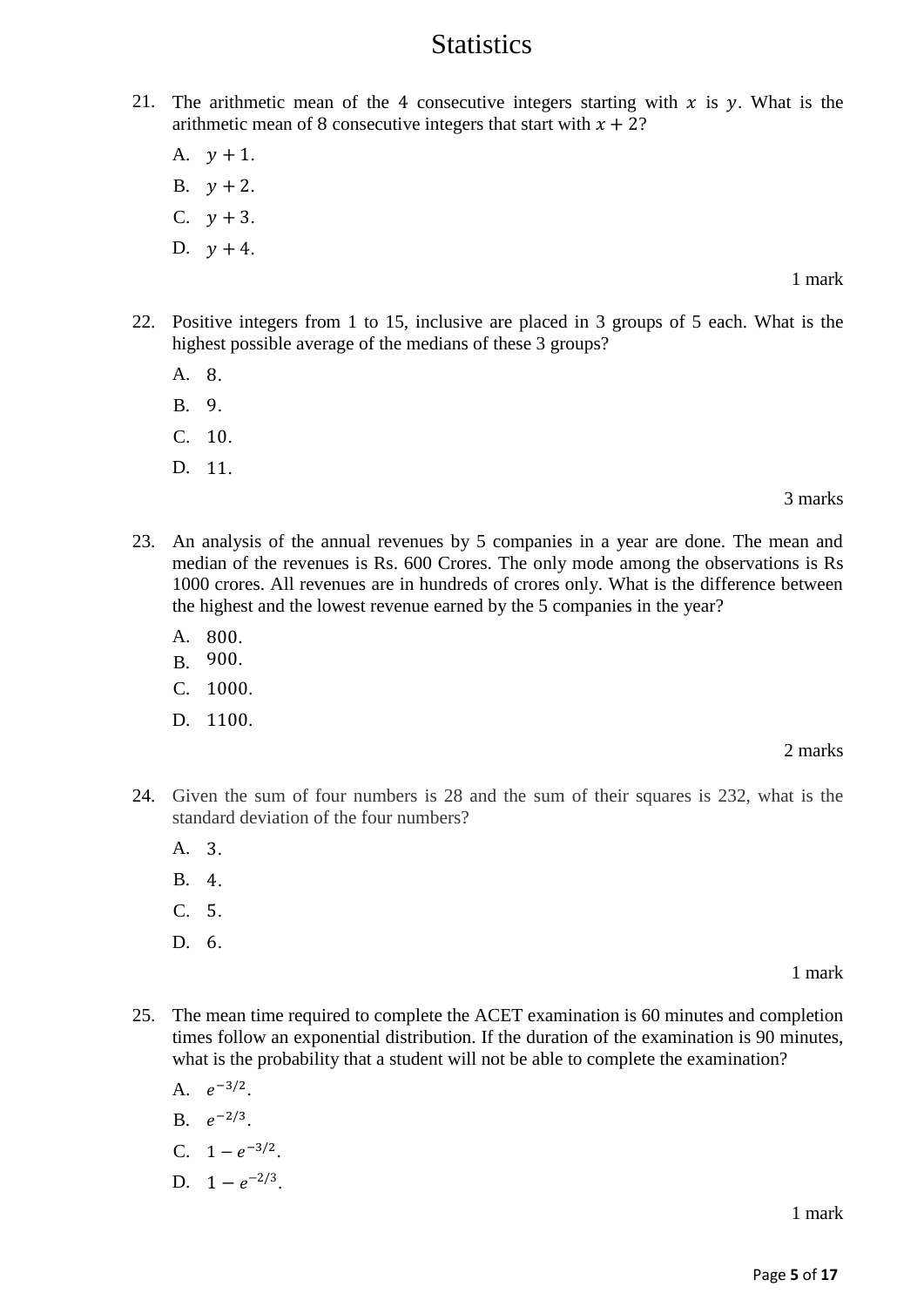26. A local drugstore owner knows that, on average, people enter his store at the rate of five per hour. Assuming that number of people entering in a given 3-minute period follows a Poisson distribution, find the probability that nobody enters the store during this period.

A.  $e^{-1/12}$ .

- B.  $e^{-3/5}$ .
- C.  $e^{-1/20}$ .

D. 
$$
e^{-1/4}
$$
.

1 mark

- 27. The number of errors made per page by a copy typist has a Poisson distribution with a mean of 0.2. Errors occur in each page independently of the other pages. Find the coefficient of variation of the number of errors in an assignment of 8 pages.
	- A. 1.6.
	- B.  $\sqrt{1.6}$ .
	- C.  $1/\sqrt{1.6}$ .
	- D. 1.

1 mark

- 28. An answering machine can record a message perfectly with probability 0.8, satisfactorily with probability 0.15 and poorly with probability 0.05. Out of 10 such recordings, what is the probability that at least one is perfect?
	- A.  $0.8^{10}$ .
	- B.  $1 0.2^{10}$ .
	- C.  $1 0.05^{10}$ .
	- D.  $1 0.15^{10}$ .

1 mark

- 29. It is found that the distribution of marks scored by each candidate on a particular subject follows the normal distribution with mean 65 and standard deviation 15. What is the score of the 87<sup>th</sup> percentile approximately? [Given  $\Phi(-1.13) = 0.13$ .]
	- A. 48.
	- B. 87.
	- C. 82.
	- D. 67.

- 30. A machine fills 100 grams (according to the label) boxes with some cereal. The amount poured into the box is normally distributed with a standard deviation of 1 gram. What does the *population mean* have to be in order for 99.5% of the boxes to contain 100 grams or more of cereal? [Given  $\Phi$ (2.58) = 0.995.]
	- A. 100.
	- B. 97.42.
	- C. 99.5.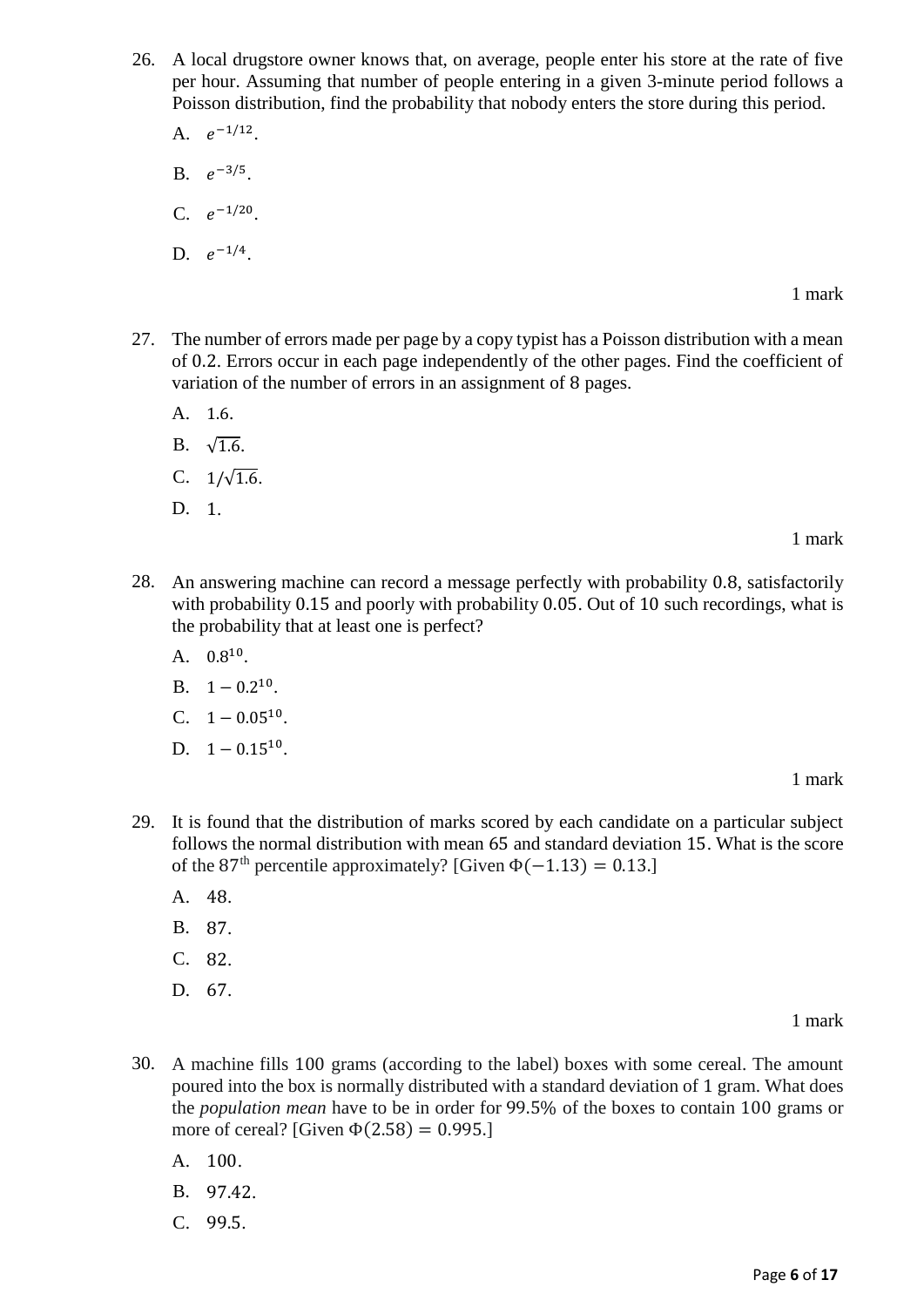D. 102.58.

2 marks

31. Given  $Var(X) = 1$ ,  $Var(Y) = 9$  and  $Corr(X, Y) = 1/4$ , what is the value of  $Cov(Y, X + Y)$ ?

A. 37/4.

- B. 39/4.
- C. 40/4.
- D. 41/4.

#### 1 mark

- 32. Suppose X has the uniform distribution over [1,3] and that, for given  $X = x$ , Y has the exponential distribution with rate parameter x. Then  $Cov(X, Y)$  equals
	- A.  $1 4 \log 3$ .
	- B.  $1 3 \log 3$ .
	- C.  $1 2 \log 3$ .
	- D.  $1 \log 3$ .

3 marks

- 33. A portfolio has two stocks. The return of one stock has standard deviation of 5, and that of the other has standard deviation of 3. The correlation coefficient between returns of the two stocks is 0.5. The standard deviation of the total return from the portfolio is
	- A.  $\sqrt{34}$ .
	- B.  $\sqrt{41.5}$ .
	- C. 7.
	- D. 15.5%.

#### 1 mark

34. The correlation coefficient between  $X$  and  $Y$  as obtained from the two regression lines  $4X - 5Y + 33 = 0$ 

- $20X 9Y 107 = 0$
- is A. 1/9.
- B. 1/5.
- C. 5/9.
- D. 3/5.

2 marks

- 35. The means of the two random variables  $X$  and  $Y$  as obtained from the two regression lines
	- $X 3Y 8 = 0$  $Y - 5X + 7 = 0$

are

- A. (−13/14, 33/14).
- B. (−33/14, 13/14).
- C.  $(13/14, -33/14)$ .
- D.  $(33/14, -13/14)$ .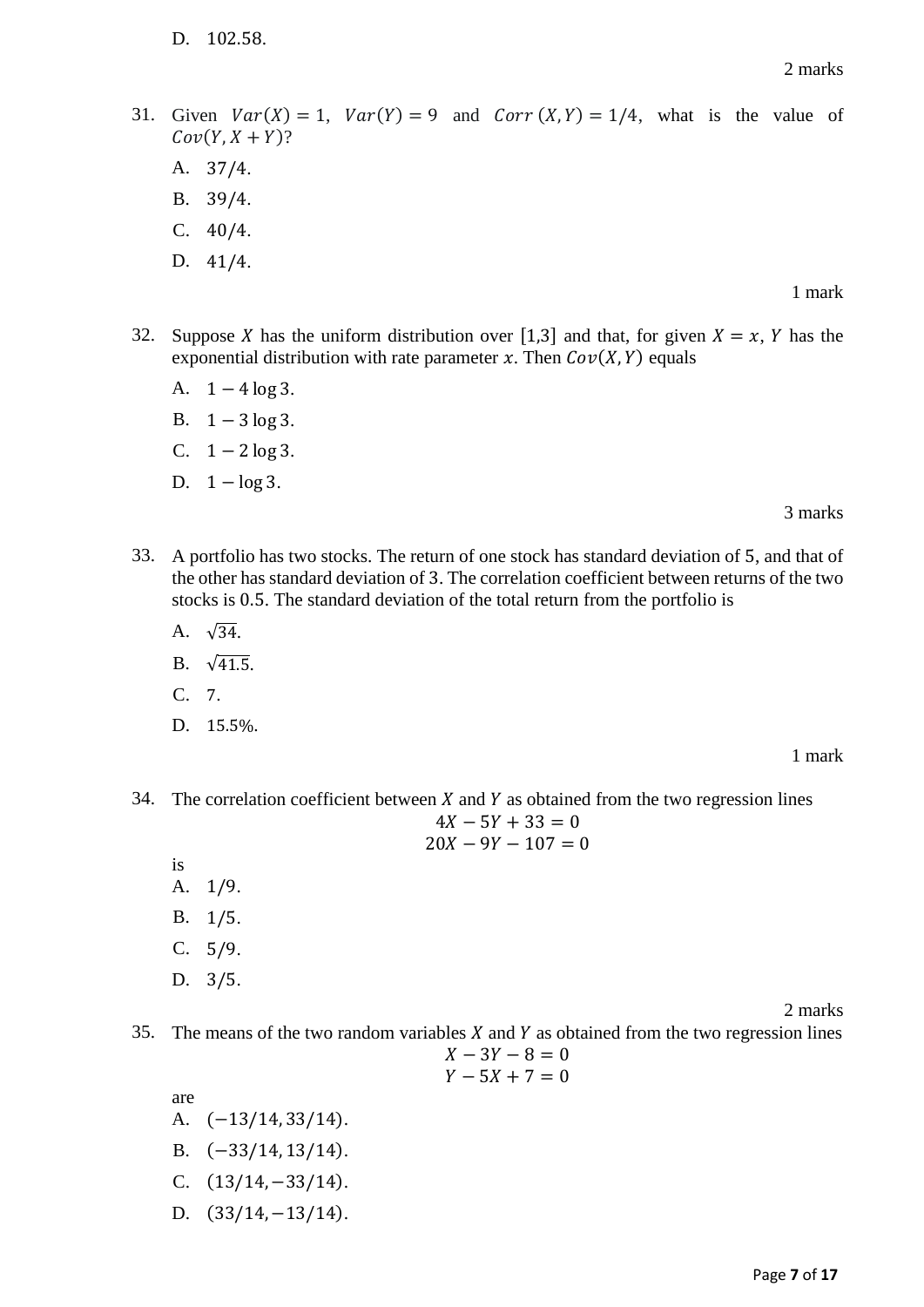- 36. There are two series of index numbers  $P$  for price index and  $S$  for stock of the community. The mean and standard deviation of  $P$  are 50 and 4 and those of  $S$  are 60 and 2, respectively. The correlation coefficient of the two series is 0.5. The regression line of P on  $S$  will be
	- A.  $P = S 10$ . B.  $P = S + 10$ . C.  $P = 35 - S/4$ . D.  $P = 35 + S/4$ .

2 marks

- 37. If a polygon has 170 diagonals, then the number of its sides is
	- A. 34.
	- B. 17.
	- C. 20.
	- D. 18.

1 mark

- 38. The number of permutations of 10 distinct objects taken 5 at a time in which 3 particular objects occur together is
	- A. 756.
	- B. 378.
	- C. 126.
	- D. 2016.

2 marks

39. For two sets X and Y,  $(Y - X \cap Y) \cap (X \cap Y)$  is equivalent to

- $A. Y.$
- B.  $X Y$ .
- C. {0}.
- D. none of these.

1 mark

40. If X and Y are independent events and  $P(Z) = 0$ , then X, Y, Z are

- A. independent.
- B. pairwise independent but not mutually independent.
- C. not pairwise independent.
- D. mutually exclusive.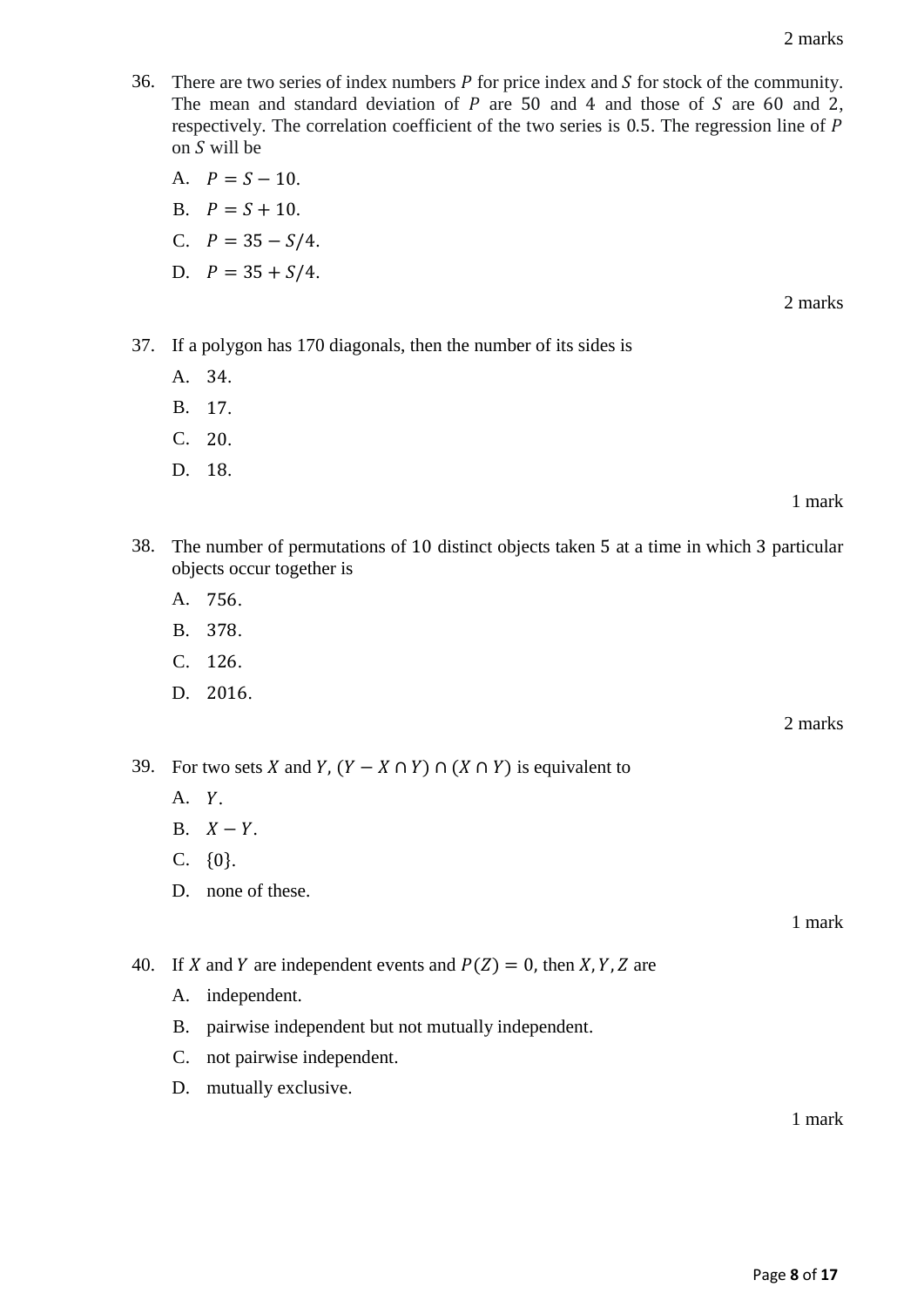## Data Interpretation

In a factory, there are four working units, named  $X$ ,  $Y$ ,  $Z$  and  $K$ . A year-wise production level for each of these four units has been listed in the following table. Answer the questions 41 and 42 based on your interpretation of the table.

| Year | Χ   | v   | Z   | К   |
|------|-----|-----|-----|-----|
| 2016 | 150 | 188 | 173 | 139 |
| 2017 | 241 | 138 | 207 | 309 |
| 2018 | 205 | 290 | 296 | 236 |
| 2019 | 275 | 130 | 365 | 127 |
| 2020 | 140 | 99  | 232 | 158 |

- 41. The year in which the  $X$  unit had a total contribution of approximately 20% was
	- A. 2016.
	- B. 2017.
	- C. 2018.
	- D. 2019.

2 marks

- 42. The unit which never had the maximum production level (among all the units) in any year and the unit which never had the minimum production level in any year, respectively, were
	- A.  $X, K$ .
	- $B. Y, Z.$
	- $C. Z, X.$
	- $D. X, Z.$

1 mark

The following table gives number of mobile phones (in thousand units) in Ahmedabad and Jaipur. The mobile phones are sold in different brands (B1, B2, B3 and B4) with different model variants as shown in the table. Seven models of each brand are matched by price range and functionality. Answer questions 43-44 based on this table.

|         | Ahmedabad |                |                | Jaipur     |     |                |                |           |
|---------|-----------|----------------|----------------|------------|-----|----------------|----------------|-----------|
|         | B1        | B <sub>2</sub> | B <sub>3</sub> | <b>B</b> 4 | B1  | B <sub>2</sub> | B <sub>3</sub> | <b>B4</b> |
| Model 1 | 160       | 159            | 168            | 154        | 164 | 194            | 165            | 191       |
| Model 2 | 175       | 169            | 169            | 194        | 175 | 188            | 164            | 180       |
| Model 3 | 170       | 188            | 191            | 164        | 160 | 169            | 159            | 171       |
| Model 4 | 149       | 162            | 175            | 193        | 168 | 159            | 168            | 165       |
| Model 5 | 197       | 198            | 153            | 181        | 193 | 163            | 174            | 173       |
| Model 6 | 160       | 173            | 174            | 153        | 191 | 188            | 184            | 171       |
| Model 7 | 189       | 150            | 175            | 150        | 185 | 192            | 193            | 196       |

- 43. The model variant, which has the same average sales (taking together all brands) in both the cities, is
	- A. Model 1.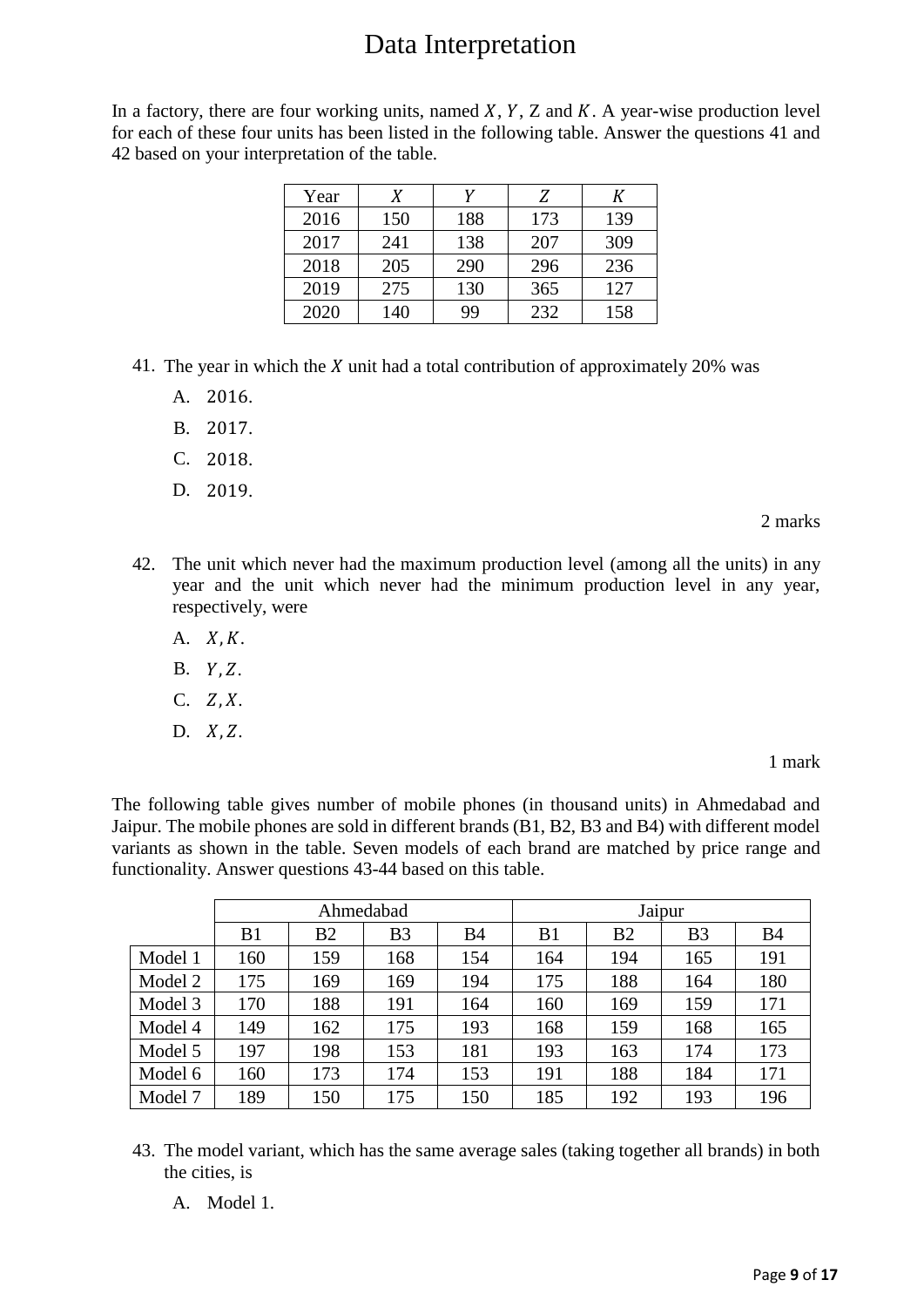- B. Model 2.
- C. Model 3.
- D. Model 4.

- 44. The model variant, which has the largest excess in number of units sold (taking together all brands) in Jaipur over that in Ahmedabad, is
	- A. Model 7.
	- B. Model 6.
	- C. Model 5.
	- D. Model 4.

Refer to the graphs below and answer to the questions 45-48.



The first graph shows the Vitamin 1 and Vitamin 2 content in each fruit whereas the second graph shows the price per kg. (in Rupees) of Apple, Guava, Mango and Grapes for 2017-2018, 2018-2019 and 2019-2020, respectively.

- 45. In the year 2017-18 the fruit, where 1 gram of vitamin 1 was the costliest, was
	- A. Apple.
	- B. Guava.
	- C. Mango.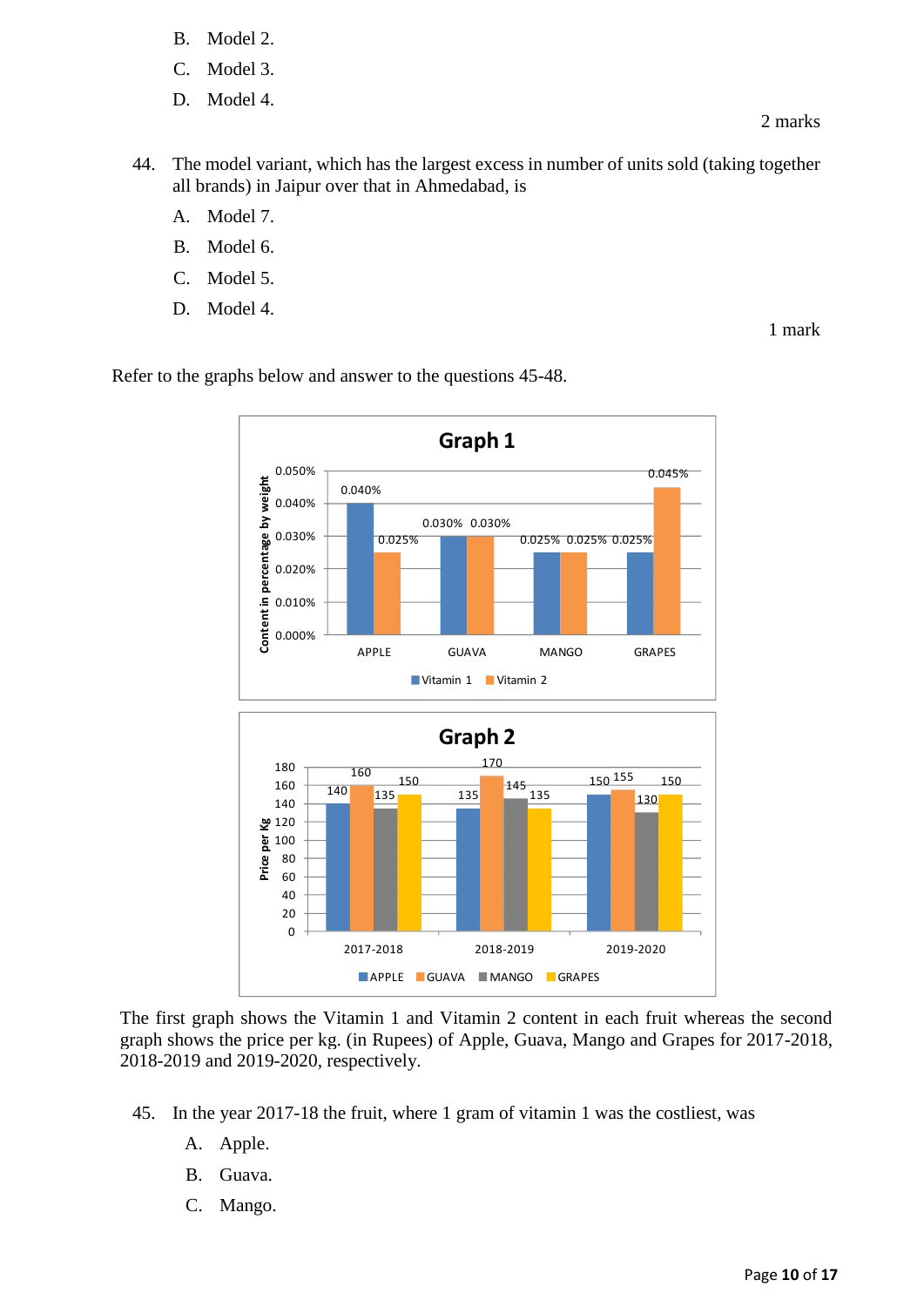- D. Grapes.
- 46. The ratio of the cost of 1 gram of Vitamin 2 from the costliest source to that from the cheapest source in the year 2017-18 was

A. 1.68.

- B. 2.0.
- $C. 2.2.$
- D. 2.4.
- 47. If 0.25 grams of Vitamin 1 from each fruit is required, then its approximate cost in rupees in the year 2019-20 was
	- A. 501.
	- B. 502.
	- C. 503.
	- D. 504.
- 48. If Apple, Guava, Mango and Grapes are mixed in the ratio 1: 2: 3: 4 in terms of weight, then the total percentage of Vitamin (1 and 2) in this mixture is
	- A. 0.0615%.
	- B. 0.615%.
	- C. 6.15%.
	- D. 61.5%.

2 marks

2 marks

The two pie charts below show the percentage market share on value basis of the companies A to D and others for 2019 and 2020. The market size is 100 crores in 2019 and 200 Crores in 2020. Answer questions 49-51 based on this information.



49. Identify the company which had the minimum rate of sales growth from 2019 to 2020.

- A. A.
- B. B.
- C. C.
- D. D.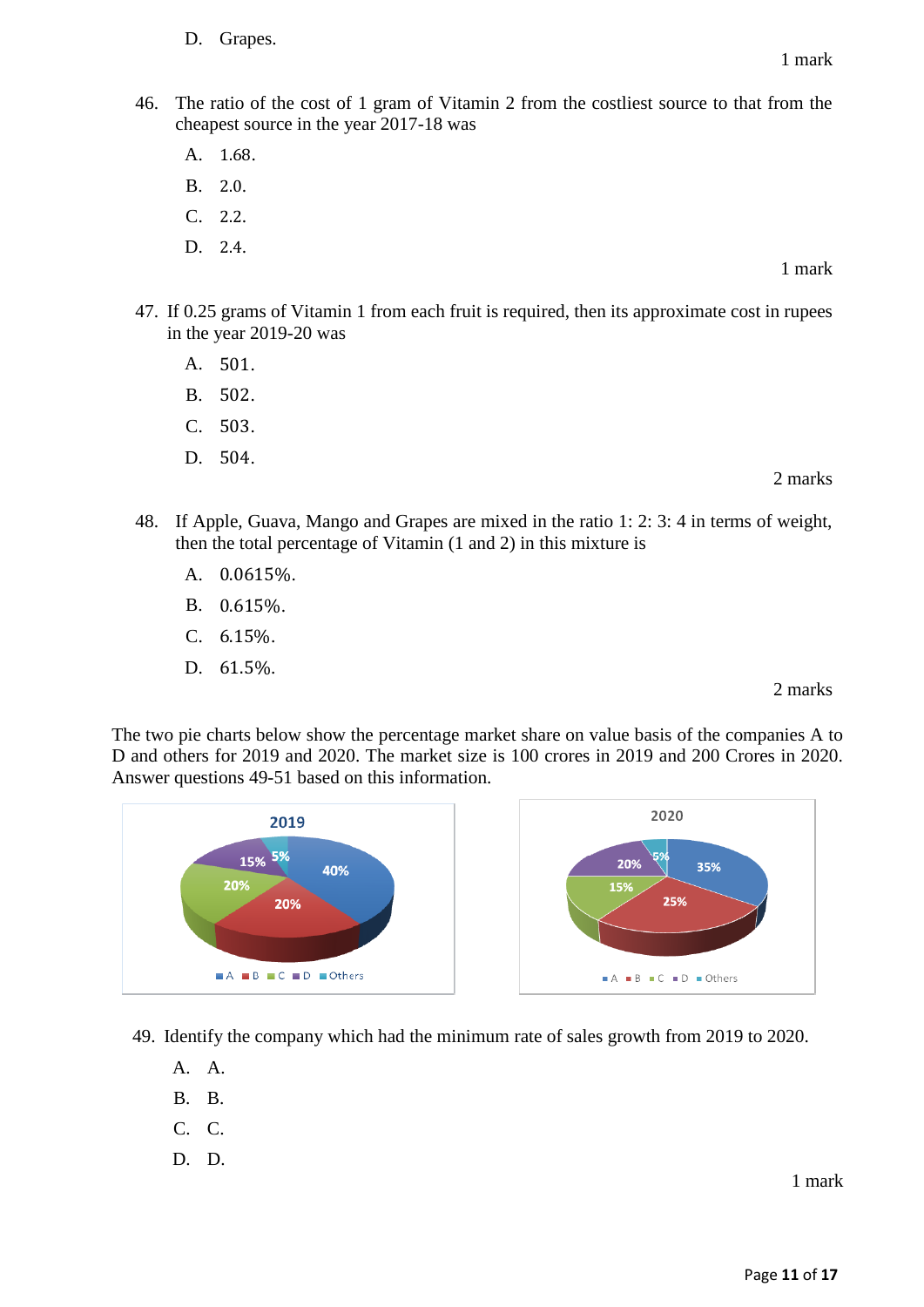- 50. If companies in the Others category had doubled their sales growth rate from the current rate, then the market size in 2020 would have been
	- A. 202.
	- B. 203.
	- C. 204.
	- D. 205.

- 51. If the market size becomes 400 Crores in 2020 instead of 200 Crores with all the proportion of business remaining the same. What would be ratio of sales of other companies in 2020 to that in 2019.
	- A. 4.
	- B. 3.
	- C. 2.
	- D. 1.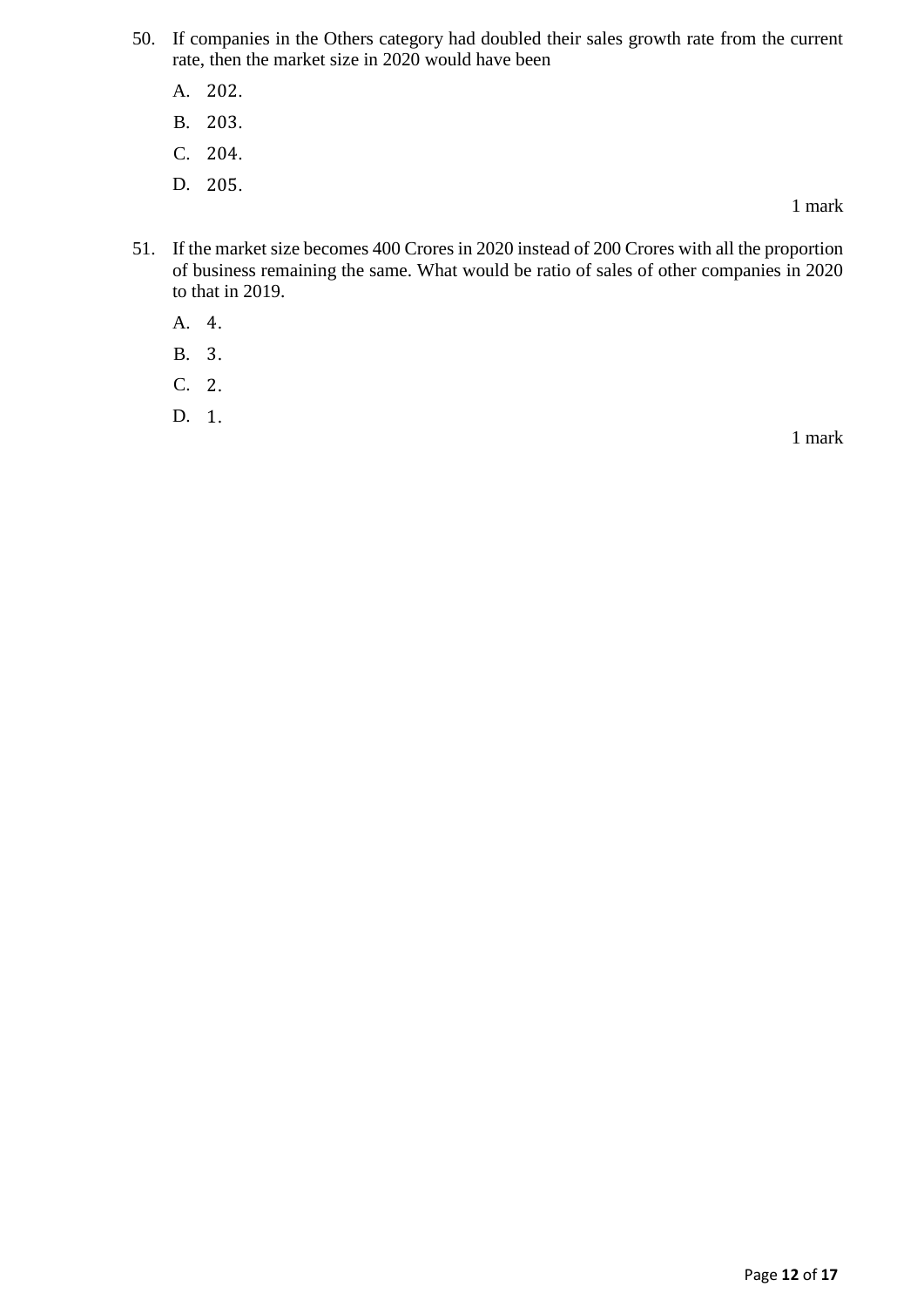# English

| 52. | A.              | Amateur is a person who<br>does a thing for pleasure and not as a profession. |        |
|-----|-----------------|-------------------------------------------------------------------------------|--------|
|     | <b>B.</b>       | is not matured in doing anything.                                             |        |
|     | C.              | is not an expert in whatever he does.                                         |        |
|     | D.              | is the jack of all trades.                                                    |        |
|     |                 |                                                                               | 1 mark |
|     |                 |                                                                               |        |
| 53. |                 | Egotist is a person who                                                       |        |
|     | А.              | always talks with pride.                                                      |        |
|     | <b>B.</b>       | belittles achievements of others.                                             |        |
|     | $\mathcal{C}$ . | often talks of his achievements.                                              |        |
|     | D.              | does not have any ego.                                                        |        |
|     |                 |                                                                               | 1 mark |
| 54. |                 | Choose the word closest in meaning to the word 'Humdrum'.                     |        |
|     | A.              | Abnormal.                                                                     |        |
|     | <b>B.</b>       | Uninteresting.                                                                |        |
|     | C.              | Exciting.                                                                     |        |
|     | D.              | Impossible.                                                                   |        |
|     |                 |                                                                               | 1 mark |
| 55. |                 |                                                                               |        |
|     |                 | Select the word that is closest in meaning to the word 'Progressive'.         |        |
|     | A.              | Gradual.                                                                      |        |
|     | B.              | Promotional.                                                                  |        |
|     | $\mathsf{C}$ .  | Supportive.                                                                   |        |
|     | D.              | Tolerant.                                                                     |        |
|     |                 |                                                                               | 1 mark |
| 56. |                 | Select the correct sentence.                                                  |        |
|     | А.              | He made into an office the living room.                                       |        |
|     | <b>B.</b>       | He made the living room into an office.                                       |        |
|     | C.              | He made into the living room to an office.                                    |        |
|     | D.              | He made into an office of the living room.                                    |        |
|     |                 |                                                                               | 1 mark |
|     |                 |                                                                               |        |
| 57. | A.              | Meaning of the phrase "to let up" is<br>to become less intense.               |        |
|     | Β.              | to allow someone to go.                                                       |        |
|     | $\mathbf{C}$ .  | to allow someone in.                                                          |        |
|     | D.              | to ask for the permission to go.                                              |        |
|     |                 |                                                                               | 1 mark |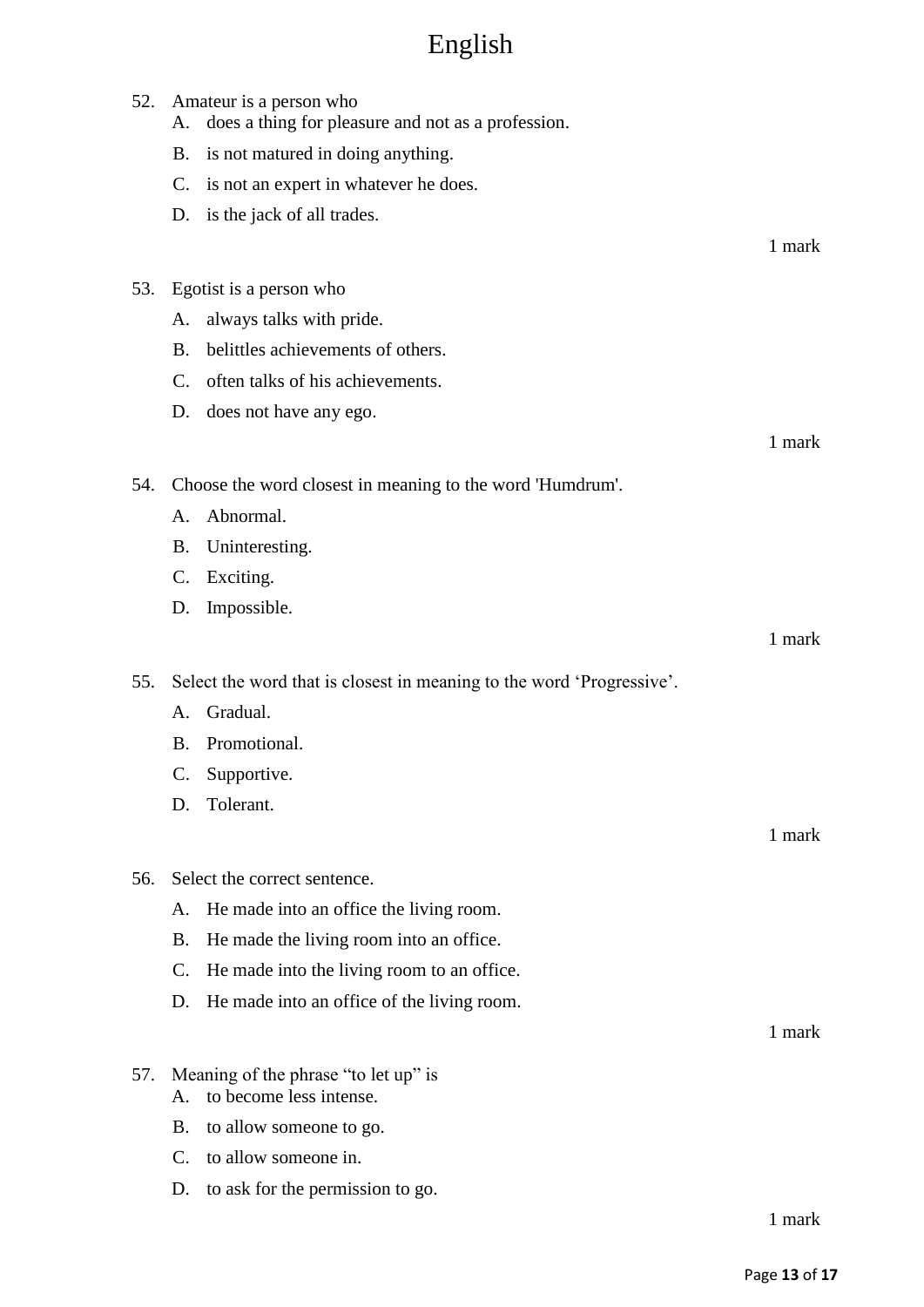- 58. Meaning of the phrase "to put up with" is
	- A. to close the matter.
	- B. to resolve a conflict.
	- C. to tolerate.
	- D. to end a relation.

59. Meaning of the phrase "to call it a day" is

- A. to compromise.
- B. to finish the day's work.
- C. to mark a day as special.
- D. to stop what you are doing.

1 mark

Questions 60 to 61: The phrases are jumbled up. Choose the correct sequence from the options to complete the given sentence.

- 60. One cannot recall any movement
	- i. which has gripped the imagination of the entire human race
	- ii. in world history
	- iii. which started nearly twenty-five years ago
	- iv. so completely and so rapidly as the Green Movement
	- A. ii, i, iv, iii.
	- B. *i*, *ii*, *iii*, *iv*.
	- C. ii, iii, iv, i.
	- D. iv, iii, i, ii.

2 marks

- 61. While the government offered
	- i. the farmers stuck to their demand
	- ii. to send a proposal regarding the amendments
	- iii. that it was willing to make in the new farm laws
	- iv. for repeal of the laws
	- A. i, ii, iii, iv.
	- B. ii, iii, i, iv.
	- C. i, iii, iv, ii.
	- D. ii, iv, i, iii.

2 marks

Read the passage below and answer Question No. 62.

The origins of tea as a beverage can be traced back more than 5,000 years. Chinese mythology first addresses the drink in 3,000BC, when the emperor Nin Song was said to have discovered it. Nin Song was something of a visionary. Among other innovations, he believed that water should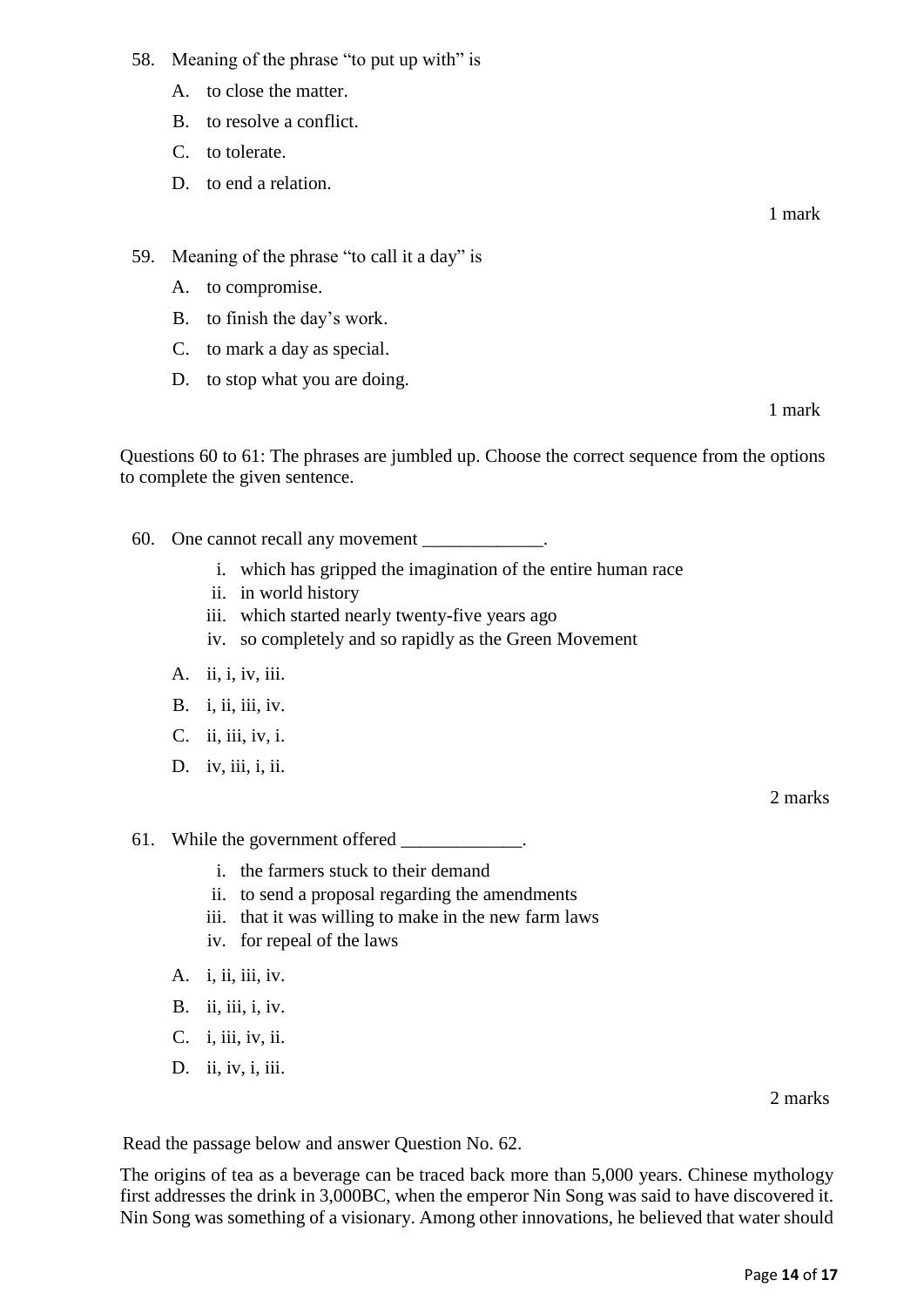be boiled before drinking as a health precaution. As the story goes, he was travelling with some members of the court when they stopped to rest. Some leaves from a bush fell into the water being boiled for the weary travellers, and thus was tea born.

In 800AD, a man named Lu Yu wrote the first known book on tea cultivation and preparation. The work, called the Ch'a Ching, melded Zen Buddhist teachings with the art and craft of tea, forever linking the drink to spirituality. In 1191AD, the cultivation and brewing of the leaves spread to Japan when a monk named Yeisei returned from pilgrimage, bringing seeds back with him. Yeisei had observed tea being used in and enhancing meditation and spiritual awareness in China. He shared this discovery with his peers and the tradition quickly caught on—all the way to the highest levels of society, including the imperial court.

Tea was so well-received in Japan that it was elevated to an art form, culminating in the creation of the well-known Japanese Tea Ceremony. The ceremony evolved and grew both more intricate and more exclusive, with students of the art receiving years of practice and training before they were allowed to perform it. The once-lowly leaf had been raised to the pinnacle of spiritual and social grace. In the words of Lafcadio Hearn, an historian and writer of Irish origin who emigrated to Japan in the late 19th Century, "The Tea ceremony requires years of training and practice to graduate in art . . . yet the whole of this art, as to its detail, signifies no more than the making and serving of a cup of tea. The supremely important matter is that the act be performed in the most perfect, most polite, most graceful, most charming manner possible."

- I. The main purpose of this passage is to
	- i. Give brief highlights from the history of the cultivation of tea.
	- ii. Provide an anecdotal account how tea became a drink.
	- iii. Highlight some important elements of the history of preparing and drinking tea.
- II. The last sentence of the first paragraph serves to illustrate which of the following about tea?
	- i. The mistake that led to tea drinking's ultimate elevation as a social grace.
	- ii. The accidental and fortunate nature of how tea was discovered.
	- iii. The link between tea and Zen Buddhist practice of pilgrimage.
- III. Which of the following inferences may be drawn from the discussion of Lu Yu's work?
	- i. Before 800AD, it was largely unknown how to cultivate tea.
	- ii. Some people even today drink tea for reasons other than its physical benefits.
	- iii. Drinking tea was primarily a Zen Buddhist practice until the late 700s.

### 62. The correct answers to I, II and III are

- A. i, ii, iii, respectively.
- B. iii, ii, ii, respectively.
- C. ii, i, iii, respectively.
- D. iii, ii, i, respectively.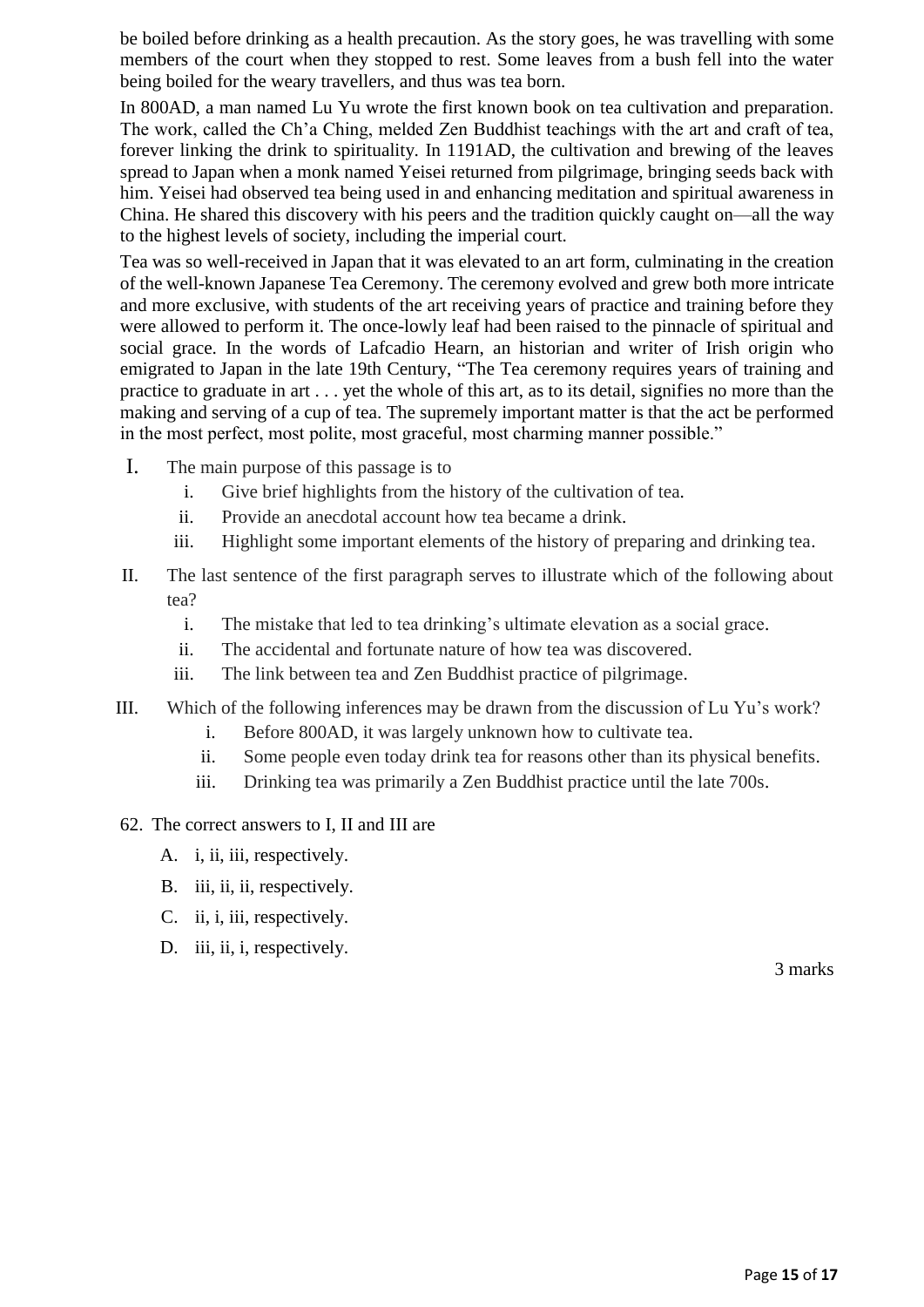# Logical Reasoning

- 63. A goes to the market and meets a man. The man is the husband of the sister of his mother. How is the man related to A?
	- A. Brother.
	- B. Nephew.
	- C. Uncle.
	- D. Father.

1 mark

- 64. The second day of a month is Sunday. What will be the last day of the next month which has 31 days?
	- A. Friday.
	- B. Saturday.
	- C. Monday.
	- D. Information is inadequate.

1 mark

- 65. There are five buildings on the same side of a straight stretch of road,  $P,Q,R,S,T$ . Building  $P$ is to the right of Q. Building T is to the left of R and to the right of P. Building Q is to the right of  $S$ . Which building is exactly in the middle?
	- $A. T.$
	- $B.$   $P.$
	- $C. S.$
	- D. 0.

1 mark

- 66. If CHAMPION is coded as HCMAIPNO, how can NEGATIVE be coded in that code?
	- A. ENAGITEV.
	- B. NEAGVEIT.
	- C. MGAETVIE.
	- D. EGAITEVN.

1 mark

67. On the basis of the given statement and few conclusions, choose the right statement which gives the correct conclusions.

Statements: Some cabbages are tomatoes. All tomatoes are guavas.

Conclusions:

I. All guavas are cabbages.